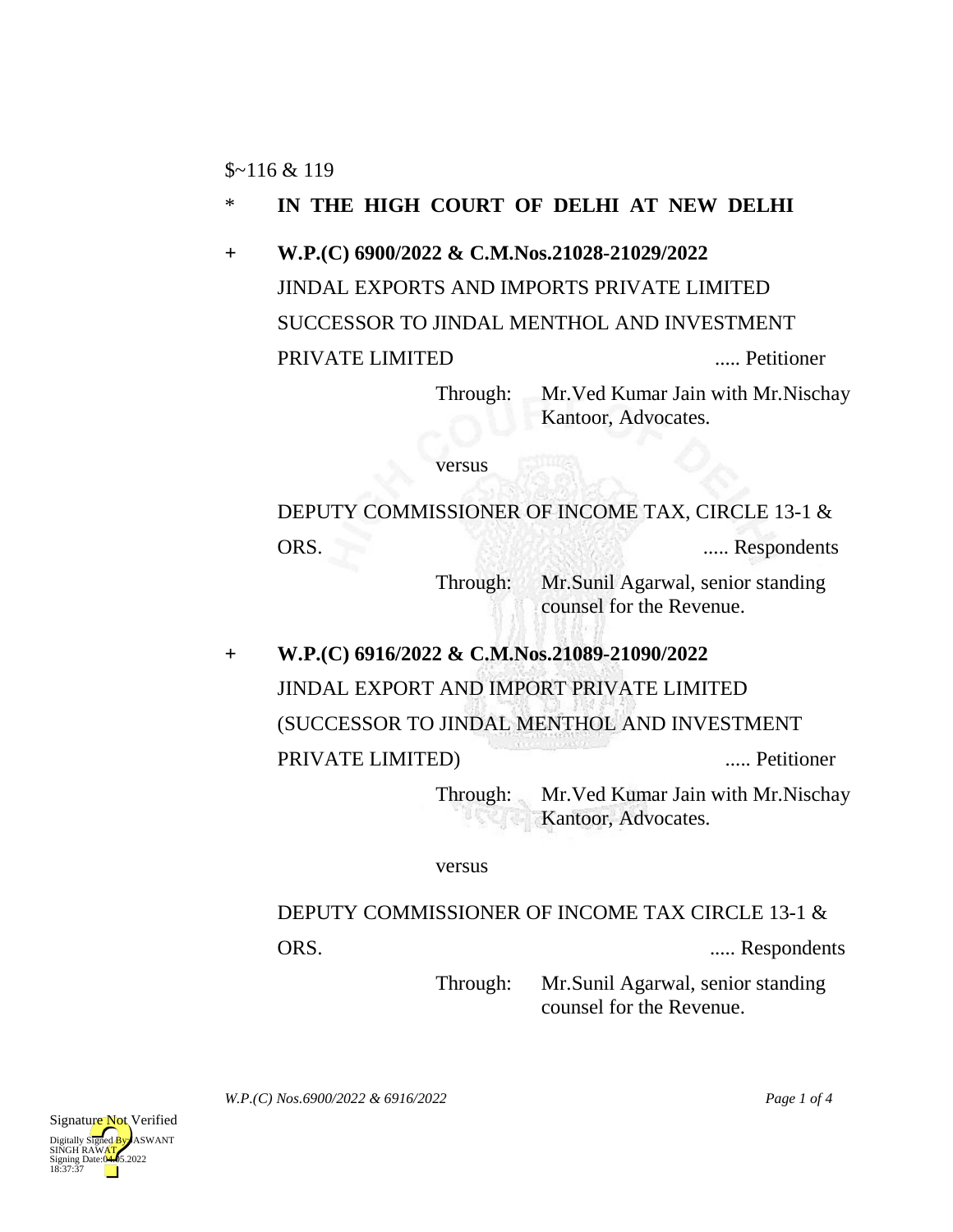### **CORAM: HON'BLE MR. JUSTICE MANMOHAN HON'BLE MR. JUSTICE DINESH KUMAR SHARMA**

#### **J U D G M E N T**

#### **MANMOHAN, J (Oral):**

1. Present writ petitions have been filed challenging the reassessment notices dated  $27<sup>th</sup>$  March, 2021 and  $28<sup>th</sup>$  March, 2021 issued under Section 148 of the Income Tax Act, 1961 ['the Act'] for the assessment years 2014- 15 and 2015-16 as well as the assessment orders dated  $30<sup>th</sup>$  March, 2022 passed under Section 147 read with Section 143(3) of the Act.

2. Learned counsel for the Petitioner states that the impugned notices as well as the orders are *void ab initio* as they have been issued in the name of 'Jindal Menthol & Investment Pvt. Ltd.', a non-existing entity as it had merged with the Petitioner company with effect from  $1<sup>st</sup>$  April, 2013 vide order dated  $6<sup>th</sup>$  August, 2014 passed by this court under Section 394 of the Companies Act, 1956. He relies on the decision of the Supreme Court in *Pr. Commissioner of Income Tax v. Maruti Suzuki India Limited, (2019) 416 ITR 613 (SC)* wherein it has been held that the issuance of a notice to the non-existing company is a substantive illegality and not a procedural violation.

3. Learned counsel for the Petitioner states that the income, alleged to have escaped assessment, has been offered to tax in the hands of the amalgamated entity and assessment orders dated 29<sup>th</sup> December, 2016 and 16<sup>th</sup> December, 2017 have been passed accepting the same.

*W.P.(C) Nos.6900/2022 & 6916/2022 Page 2 of 4*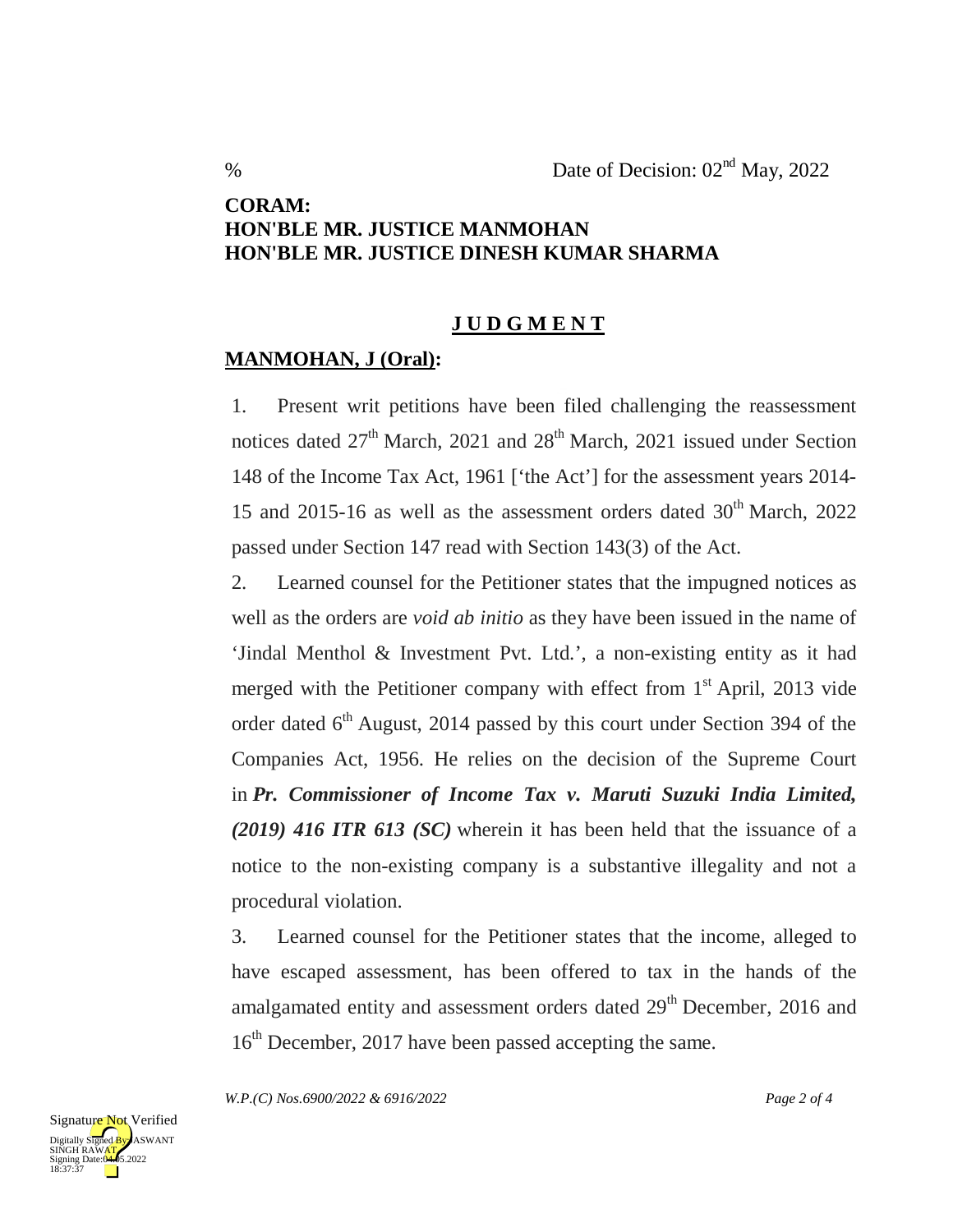4. Learned counsel for the Petitioner further states that the impugned assessment order has been issued in violation of the principle of natural justice as the Petitioner was not given adequate opportunity of being heard. He points out that the Petitioner had not even been granted a day's time to respond to the show cause notice dated  $30<sup>th</sup>$  March, 2022. In support of his submission, he relies on the decision of this Court in the case of *Nidhi Agrawal v. ITO W.P.(C) 6259/2022* where under similar circumstances i.e. the time granted for replying to show cause notice was less than one day, this Court had set aside the assessment order.

5. Issue notice.

6. Mr.Sunil Agarwal, senior standing counsel accepts notice on behalf of the Respondents. He states that in the present case, the impugned assessment orders have been passed in the name of 'Jindal Exports and Imports Private Limited' (Successor to Jindal Menthol & Investment Private Limited) i.e. the amalgamated entity. He also states that the issue as to whether income has escaped assessment or not is a question of fact which the petitioner can agitate in appeal proceedings.

7. Having heard learned counsel for the parties, this Court is of the view that even if the submission of learned counsel for the Respondents is accepted, then also the impugned assessment orders are liable to be set aside as the Petitioner was not given adequate opportunity to file response to the said show cause notice-cum-draft assessment orders. Consequently, as there has been a violation of principle of natural justice, the impugned assessment orders as well as demand and penalty notices dated 31<sup>st</sup> March, 2022 are set aside and the matter is remanded back to the Assessing Officer for fresh adjudication.

*W.P.(C) Nos.6900/2022 & 6916/2022 Page 3 of 4*